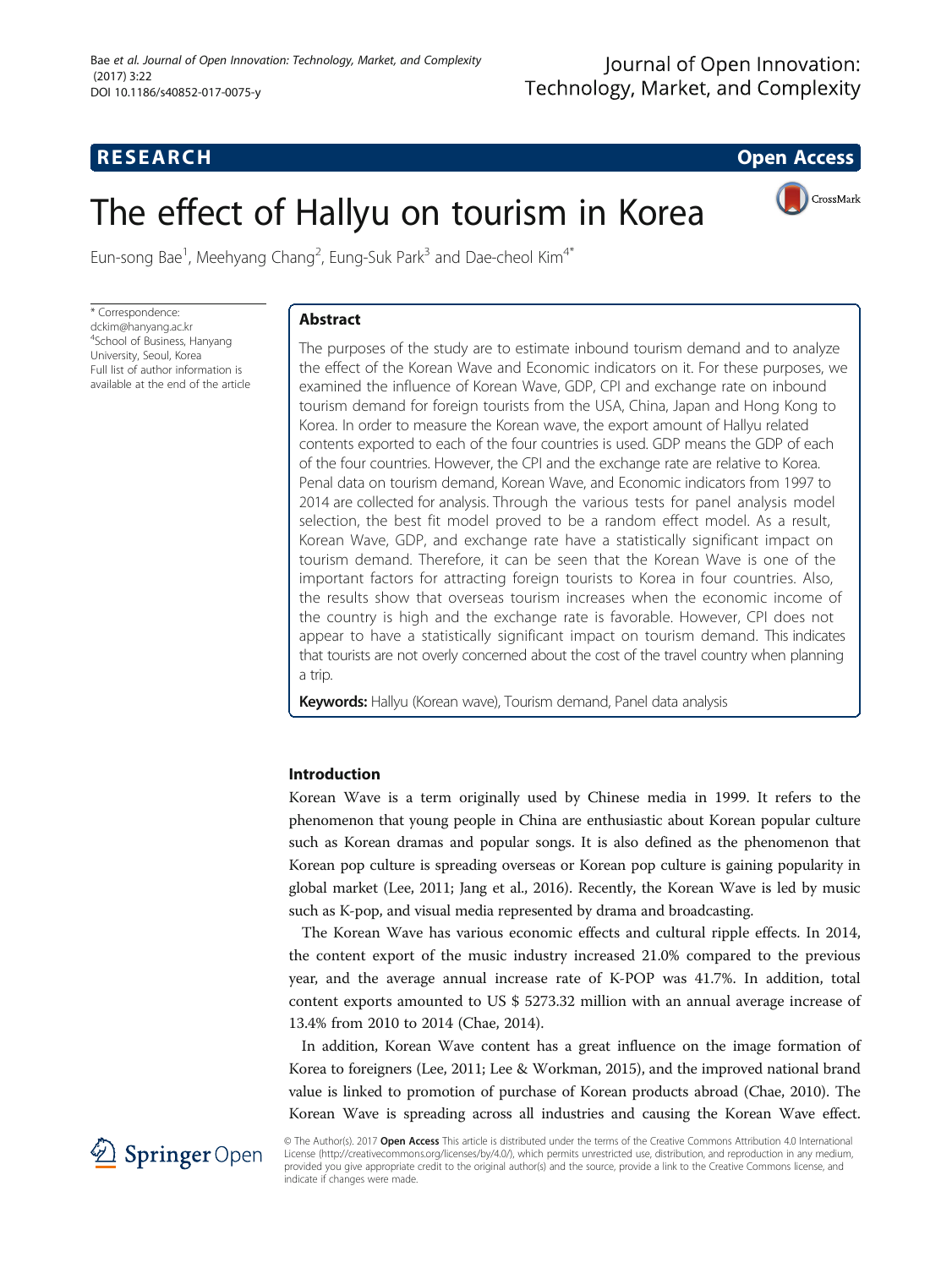Especially, medical tourism (cosmetic), cosmetics industry and beauty industry are directly affected by the Korean Wave. Fashion and style products, which are closely related to Hallyu stars, are selling in Asia, where Hallyu are influential, such as China and Southeast Asia. In the cosmetic industry, Korean stars are used as marketing points to gain the image and high reputation of leading the latest trends. (Chae, [2014](#page-10-0); Yun, [2015;](#page-11-0) Witt, [2017](#page-11-0)).

As the interest of Korea increases due to the influence of the Korean Wave, the number of foreigners visiting Korea is increasing. The number of foreign tourists visiting Korea has increased nearly fourfold from 300,000 in 1998, when the Korean Wave began, to 11.8 million in 2014. Of the total number of foreign tourists, Asian accounted for 71.3% in 1998 and 83.5% in 2014, indicating that the proportion of Asia, the center of the Korean Wave, has increased.

In particular, the United States, China, Japan, and Hong Kong account for more than 70% of the number of foreign tourists entering Korea. The proportion of Chinese tourists was only 4.96% of total tourists in 1998, when diplomatic relations were established with Korea, but it increased to 6.12 million in 2014, accounting for 43.14% of the total. Despite Japan's great earthquake that occurred in March 2011, Japan had a total of 3.28 million visitors, an 8.8% increase from the previous year, which accounted for 33.6% of total inbound travelers to Korea, followed by China with the largest number of tourists. As such, the number of foreign tourists visiting Korea is on the rise, and estimating and predicting tourist demand is the most important and fundamental task of looking at the present and future of tourism industry (Kim, [2014a](#page-10-0), [b\)](#page-10-0).

Therefore, studies on tourism demand have been carried out steadily. The main determinants of tourism demand are the income and the price (Lee et al., [1996;](#page-10-0) Uysal, [1998](#page-11-0); Quayson and Var, [1982;](#page-10-0) Qu & Lam, [1997](#page-10-0)). Most studies also used the exchange rate, gross domestic product (GDP), international oil prices, and consumer price index (CPI) to measure income and prices. However, the study of Ko [\(2012](#page-10-0)) focuses on the Korean Wave as the cause of the increase of foreign tourists. In addition, according to Lee [\(2011\)](#page-10-0), the number of foreign tourists entering Korea due to the influence of Korean Wave is increasing proportionally. However, it is hard to find any research that has proven the fact that Korean Wave is the cause of tourism demand. One reason for this is that it is difficult to quantify the ripple effect of the Korean Wave or its range. In this study, we used the export volume of Korean Wave content to measure Korean Wave to forecast tourism demand. In addition, tourists targeted for tourism demand forecasts were limited to China, Japan, USA and Hong Kong. As mentioned above, these four countries have the largest number of foreign tourists entering Korea and account for more than 70% of the total number of arrivals. Therefore, in this study, the determinants of tourism demand include not only the prices and incomes utilized in the prior studies, but also the Korean wave. As a research method, we want to use panel analysis method which reflects time series dynamic characteristics and the relationship between cross - sectional variables at the same time. This study examines the influence of Korean Wave, income, and prices on the demand for inbound tourism to Korea.

The research questions of the study are as followings: (1) What is the effect of Hallyu on Korean tourism demand? (2) Does GDP give an impact on inbound Korean tourism demand? (3) Is the CPI the factor that affect Korean tourism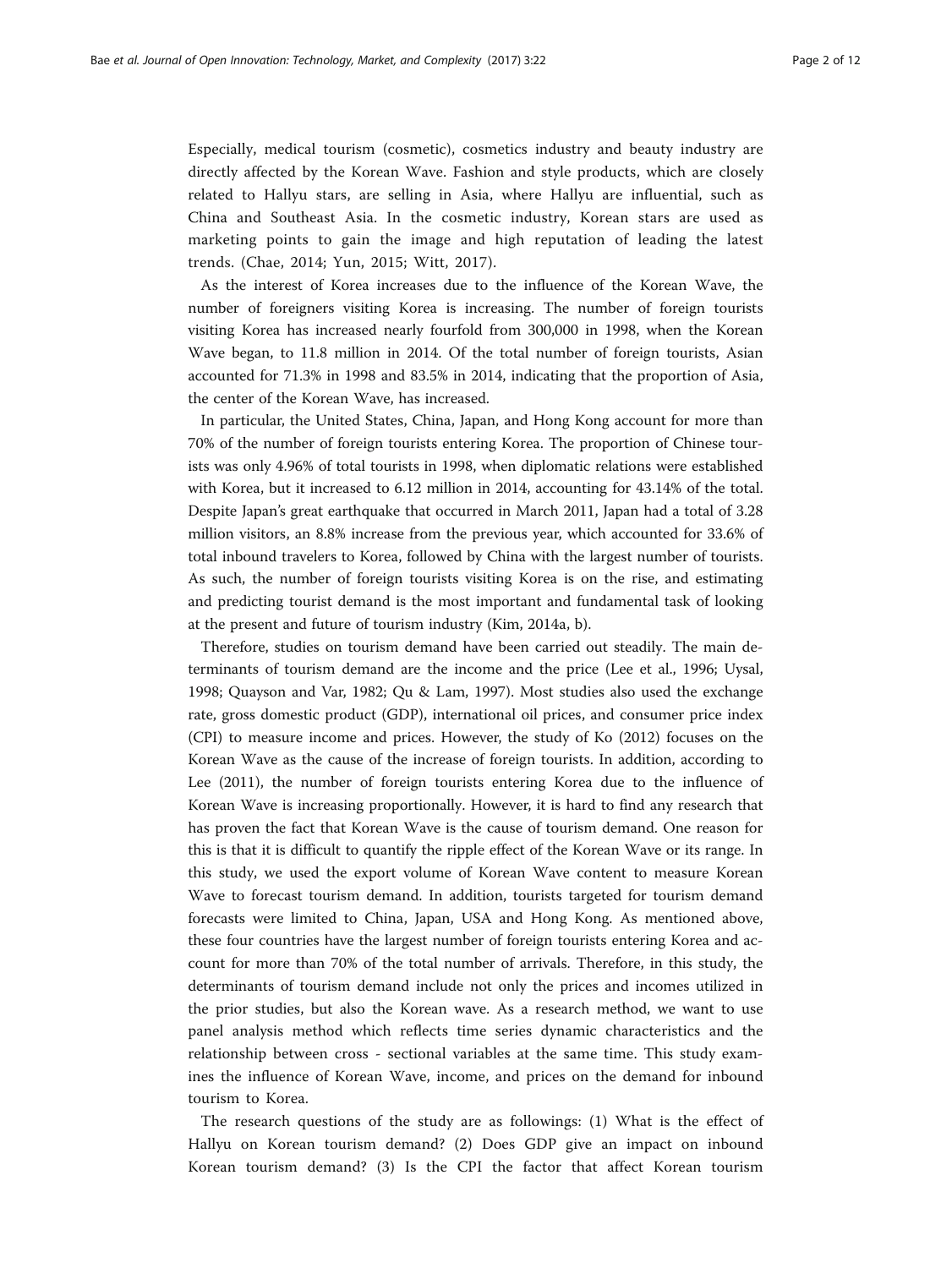demand from foreign countries? (4) Does the currency exchange rate have an effect on inbound Korean tourism demand from foreign countries?

#### Theoretical background

# Tourism forecasting

Demand forecasting has the purpose of estimating future demand based on past data (Joun, [2003](#page-10-0)). Tourism demand forecasting is a very important tool for planning and decision making at national and enterprise level (Tuner & Witt, [2001\)](#page-11-0). Therefore, conducting accurate demand forecasts helps minimize management risks and losses, and ultimately improves profitability, in order to help management decisions and manage the future efficiently (Song & Witt, [2003](#page-10-0)). The accuracy of forecasting can be improved by establishing a suitable tourism demand forecasting model.

Various studies have been conducted to predict accurate and effective tourism demand. Demand forecasting in the tourism industry is mostly based on causal model predictions and time series forecasting, which are representative quantitative methods. The time series prediction method is a method to predict the future by analyzing patterns and trends based on accumulated data from the past over time. The model using the long-term equilibrium relation between the time series variables is representative of the time series prediction method. In order to predict the future through the past data, it is frequently used in the forecasting of tourism demand. However, there are limitations on the method of determining the determinants of tourism demand (Song & Witt, [2006](#page-10-0); Mo, [2009](#page-10-0); Kim, [2014a](#page-10-0), [b](#page-10-0)). The causal model prediction method explores the relationship between tourism demand and decision variables, but disadvantage is that it only estimates static relationships at specific time points (Kim, [2014a](#page-10-0)). In order to solve this shortcoming, panel data analysis method is predominantly used in predicting tourism demand in recent years.

#### Hallyu (Korean wave)

Korea Tourism Organization ([2012\)](#page-10-0) defines Korean Wave as "a favorite phenomenon of Korean popular culture abroad". The Korean Wave has a multifaceted nature of cultural phenomena and economic phenomena, and is thus defined in a variety of ways because of its different viewpoints. As for the economic effects of the Korean Wave, the content export effect, the export effect of other industries, and the tourism effect are shown, and the economic ripple effect can be expected from this (Lee, [2011](#page-10-0)).

'Hallyu tourism' means that foreigners visit Korea and visit Hallyu tourist attractions due to the influence of this Korean wave. In the mid-1990s, Korean dramas attracted Japanese interest, and this interest is the starting point for the Korean Wave tourism that Japanese people visited Korea and visited the drama shooting location (Lee, [2011](#page-10-0)). Hallyu tourism is divided into broad meaning and narrow meaning depending on the activities of tourists. Narrow Korean wave tourism means tourism that participates in tourism activities directly related to Korean Wave, such as foreign tourists who are interested in Korean Wave, visiting film and drama shooting sites, participating in meetings with fans, and participating in performances related to K-Pop. In the broad sense of Korean Wave tourism, foreign tourists who visit Korea do not participate in tourism activities directly related to Korean Wave, but their direct reason for visiting Korea is their interest in Korean Wave. In a similar vein, films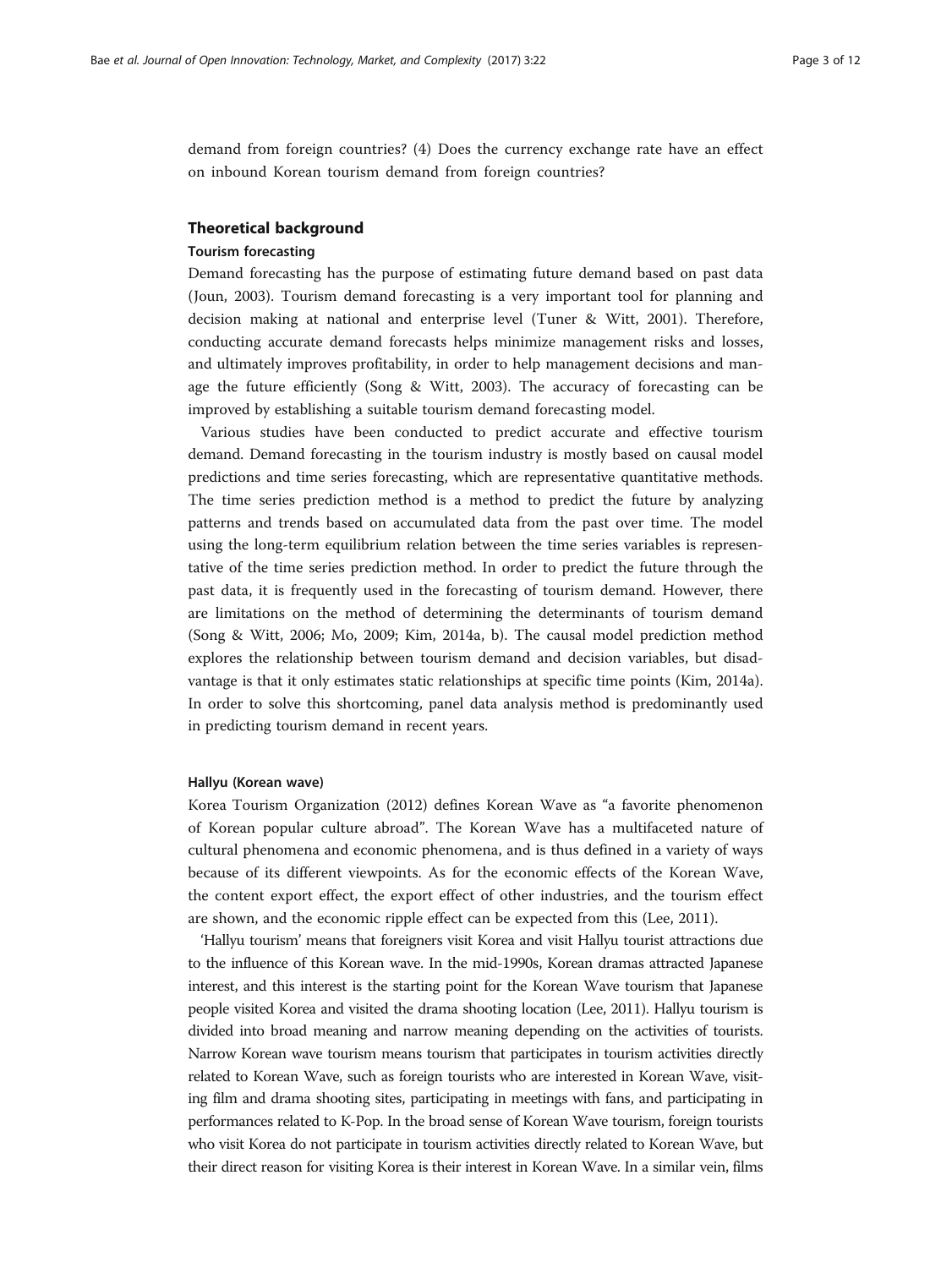from the United States and Australia show attractive tourism incentives. In other words, the film has become a fascinating tourist attraction. The viewer who watched the movie has an interest in the country where the movie was made, so that the viewer of the movie is now turned into a tourist and visits the country. This is generally called movie tourism and has long been recognized as one of the factors that enhance tourism attractiveness (Ko, [2009](#page-10-0)). Film tourism, or film-induced tourism, is defined as a business that attracts visitors through stories associated with scenes and locations of places that appear in movies, dramas, music, and so on. In summary, it refers to the commercialization of set and shooting sites in connection with movies and dramas. Film tourism is one of the modern cultural tourism, and it is an important tourist product (Ko, [2009](#page-10-0)).

According to Mintel [\(2003](#page-10-0)), one in five tourists visiting the UK found Britain inspired by British television programs and movies, and 50% of those who visited Scotland chose Scotland as their summer resort by Scottish TV dramas and movies. In New Zealand, the number of foreign tourists increased by an annual average of 5.6% after the opening of the movie 'The Lord of the Rings' in 2001, and 9% of tourists were affected by the movie (Mintel, [2003](#page-10-0)). Although the perception of movie tourism is quite widespread, recently tourism agencies are making marketing efforts to profit by utilizing movie tourism, such as making videos or film maps to attract tourists (Riley & Dorenl, [1992](#page-10-0)). However, in the tourism sector, efforts to identify the effects of such movies on the number of tourists or tourism income were insufficient compared to other industries.

In Korea, the number of tourists is increasing due to the Korean Wave. As an example, the number of Japanese tourists who visited Korea in 2004 after broadcasting the Korean drama "Winter Sonata" in Japan NHK increased by 35.5% compared to 2003. According to the Korea Tourism Organization (KTO) survey in 2004, 47% of the respondents answered that they had visited Korea due to the influence of Korean drama. Due to the popularity of TV dramas such as Daejanggum, Autumn Fairy Tale, and Winter Sonata, the Korean Wave craze has led to Korean Wave tourism. As the Korean Wave has been reorganized into K-pop in dramas according to the times, there is an increasing number of Korean wave tourists entering Korea to watch K-pop concerts. In addition to raising awareness of Korea due to Korean Wave such as drama and K-pop, interest in Korean food, cosmetics, fashion, Korean language learning and Korean culture is also increasing. This leads to K-pop concerts, concert tours, shopping, language training and cultural tourism through visits to Korea. The popularity of Korean Wave and the number of foreign tourists are rapidly increasing. The genre of Korean Wave has also been diversified from drama to K-Pop, broadcasting programs, online games, performances and movies. Due to the influence of the Korean wave, Korea's export of large-scale cultural contents (movies, broadcast programs, games) has grown by more than 40% every year since 2001.

In the study of Song & Song ([2006\)](#page-10-0), the origin of Korean wave tour is said to be popular culture content. Ko [\(2012](#page-10-0)) also addressed that Korean wave is formed through Korean popular culture content and is closely related to content competitiveness. Therefore, it can be interpreted that the extent to which Korean pop culture content is exported depends on the degree of competitiveness of Korean pop culture in exporting countries.

As we have seen above, in the case of existing Hallyu-related researches, most of them use the questionnaire to try to find out the visitor's revisit intention to Korea or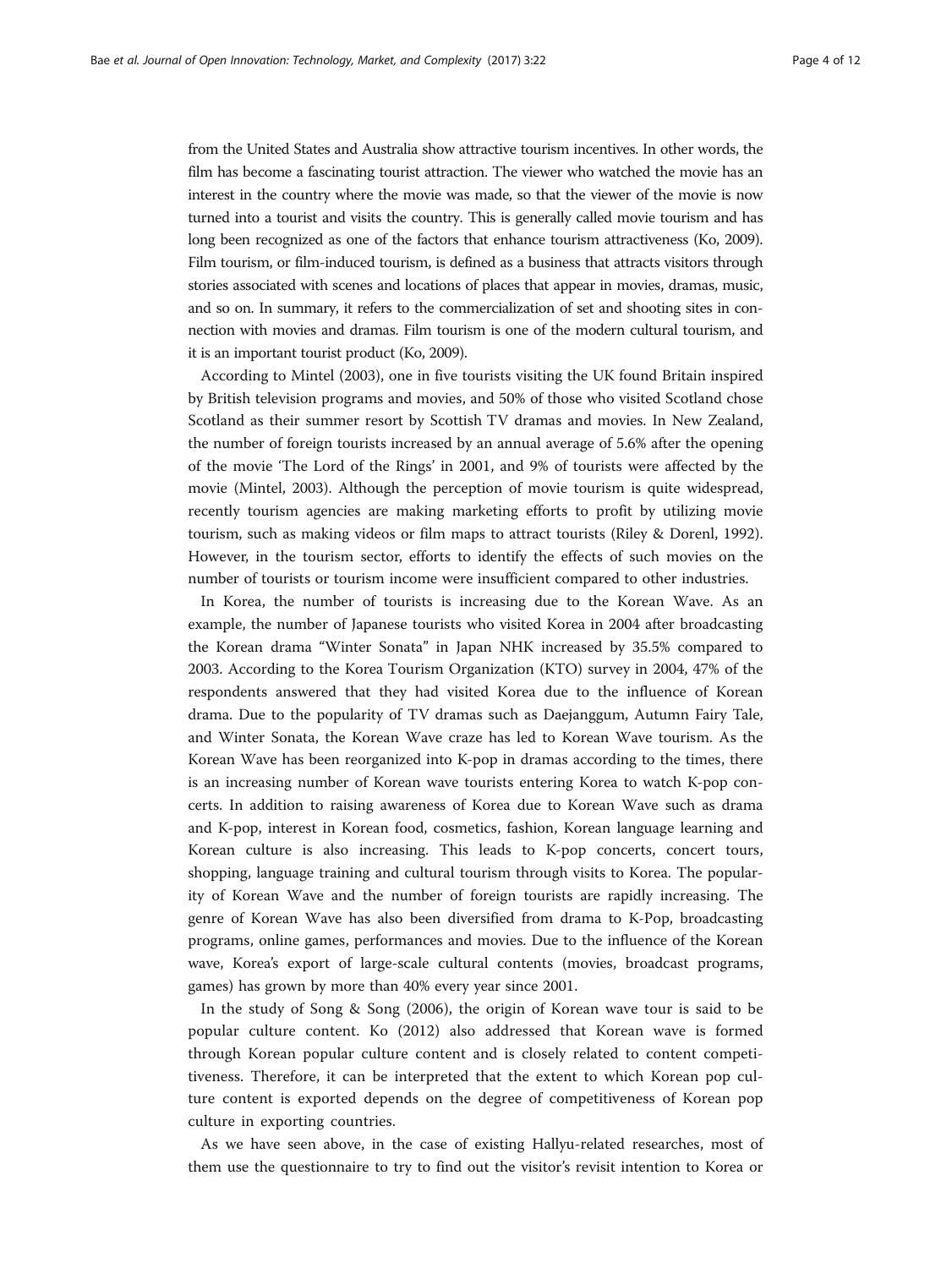the image of the Korean wave. Thus, the research using panel data on the influence of Korean Wave on tourism demand is insufficient. Therefore, a prediction model of how the Korean Wave in China, America, Japan and Hong Kong affects Korea 's tourism demand is needed.

#### Other predictors (income, customer price index, currency exchanege rate)

In the study of domestic and foreign research on the determinants of international tourism demand, the most important determinant of tourism demand is 'income' (Qu & Lam, [1997;](#page-10-0) Park [2009a, b;](#page-10-0) Song & Song, [2006\)](#page-10-0). In addition, most previous studies use GDP or per capita GDP as proxy variables to measure income (Lim, [1997](#page-10-0)). Consumer prices were also analyzed as an important determinant of tourism demand (Lee et al., [1996\)](#page-10-0). According to economic theory, demand and price are inversely related if other conditions are constant. Therefore, the higher the price of tourism products and services in the target countries, the more likely the tourism demand will decrease (Song & Song, [2006](#page-10-0)). Most of the previous studies have used the CPI as a proxy for travel prices. In relation to prices affecting tourist demand, the exchange rate affects the price level of a tourist country, and tourists are more aware of exchange rate fluctuations than price fluctuations. There are also a number of studies that have explored the importance of exchange rates in this respect (Uysal, [1998](#page-11-0); Mo, [2010](#page-10-0); Park, [2009a, b](#page-10-0)). In terms of the determinants of international tourism demand, the exchange rate is included as part of the travel price (Mo, [2004;](#page-10-0) Song & Song, [2006](#page-10-0)) or is used as a separate independent variable (Lim, [1997;](#page-10-0) Park, [2009a](#page-10-0), [b](#page-10-0); Mo, [2010](#page-10-0)). Kim [\(2011\)](#page-10-0) used the exchange rate against the dollar in the study of the economic ripple effects on tourism demand, and Kim ([2014b](#page-10-0)) and Kim ([2014a\)](#page-10-0) used the annualized exchange rate against the won.

## Methodology

#### Data collection and operational definition of variables

The purpose of this study is to estimate the demand for inbound tourists entering Korea and to examine the factors influencing tourism demand. The data used are the panel data for 18 years from 1997 to 2014. The target countries of the demand forecasting model are China, Japan, USA, and Hong Kong with the largest number of foreign tourists entering Korea. These four countries account for more than 70% of the total number of foreign tourists visiting Korea in 2014. Table [1](#page-5-0) below shows the definitions and sources of variables used in this study. panel data for 18 years from 1997 to 2014.

# Measures (research model)

In this study, panel data and STATA 13 program are used for panel data analysis. The mathematical model of the estimates for inbound tourism demand is as follows.

*Inbound<sub>it</sub>* = 
$$
\alpha + \beta_1
$$
*Hallyu<sub>it</sub>* +  $\beta_2$ *GDP<sub>it</sub>* +  $\beta_3$ *CPI<sub>it</sub>* +  $\beta_4$ *Exchange Rate<sub>it</sub>*  
+  $\epsilon_{it}$ (*i* = USA, China, Japan and Hong Kong; *t* = 1997, ..., 2014) (1)

The dependent variable of [1] is the number of tourists visiting Kore from each country  $i$  of USA, China, Japan, and Hong Kong at time  $t$ . The explanatory variable, Hallyu<sub>it</sub>, means the amount of Korean Wave content exported to the country of  $i$  at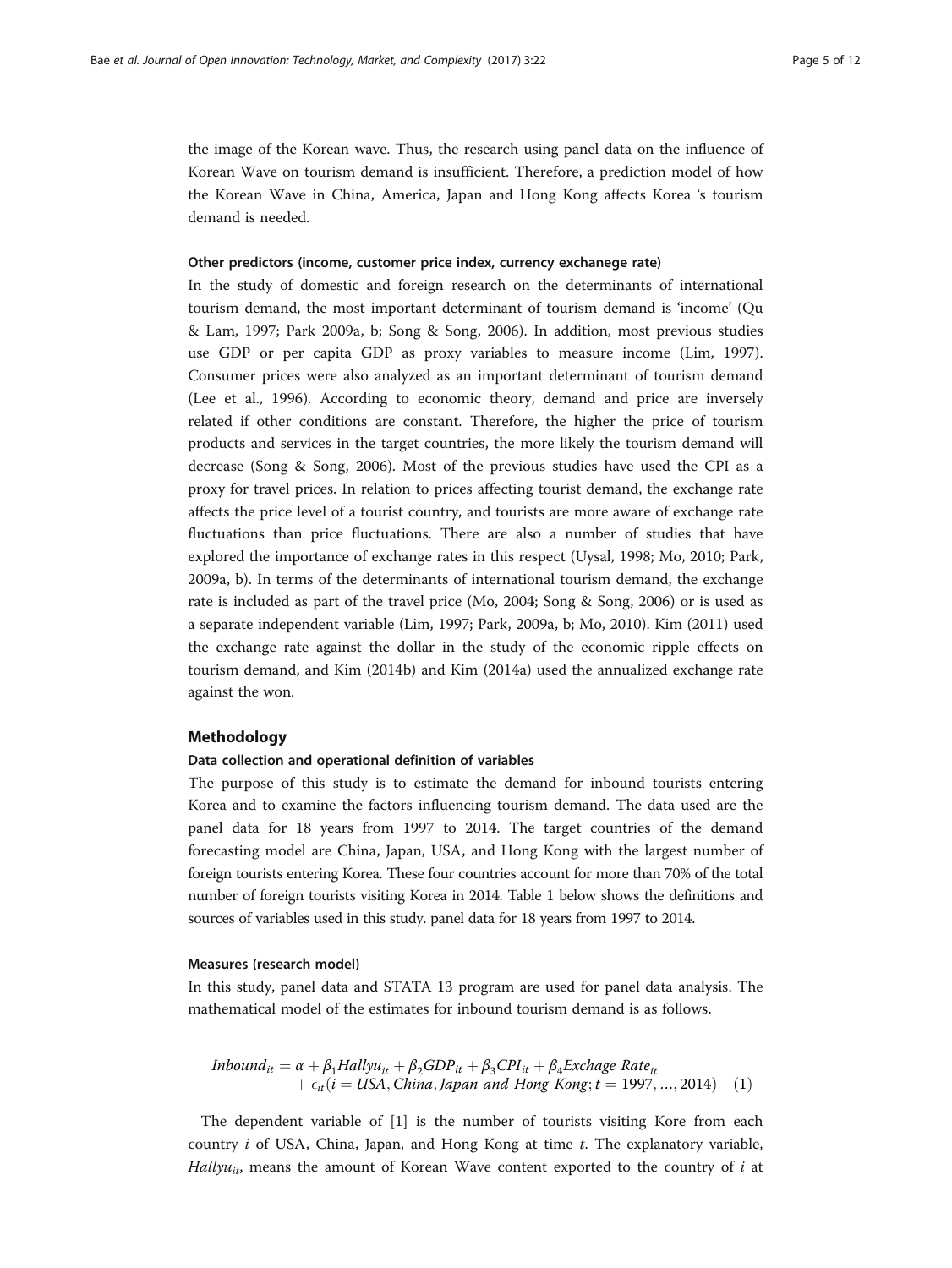| Variables                 | Unit                        | Describe Variables                                                               | Reference                    |  |
|---------------------------|-----------------------------|----------------------------------------------------------------------------------|------------------------------|--|
| Inbound Tourism<br>Demand | People                      | Number of travelers to Korea from USA,<br>China, Japan and Hong Kong by year     | The Bank of Korea (2016a, b) |  |
| Hallyu (Korean<br>wave)   | US \$                       | Amount of Hallyu contents exported to<br>USA, China, Japan, Hong Kong (by year)  | Statistics Korea (2015)      |  |
| GDP                       | US \$                       | Each country's (USA, China, Japan, Hong<br>Kong) GDP by year                     | World Bank (2016a, b)        |  |
| Customer Price<br>Index   | Num. $(2010 = 100)$         | Each country's (USA, China, Japan, Hong<br>Kong) relative CPI to Korea (by year) | World Bank (2016a, b)        |  |
| Exchange Rate             | $KRW$ ( $\forall \forall$ ) | Korean Won exchange rates for each<br>country (Average rate by year)             | The Bank of Korea (2016a, b) |  |

<span id="page-5-0"></span>Table 1 Operational Definition of Variables

time t. In addition,  $GDP_{it}$  is the gross domestic product of i at time t, and  $CPI_{it}$  is Korea 's CPI relative to i' s CPI at time t. And Exchage Rate<sub>it</sub> means the exchange rate of country i against the Korean won at time t.  $\alpha$  is the intercept, which means the individual characteristics of each individual country. And  $\epsilon_{it}$  means the error term.

#### Hypotheses

#### Effect of Hallyu on tourism demand

Due to the development of Korean Wave, there has been a change in the content of the Korean Wave, and the economic and cultural ripple effects of the Korean Wave are expanding into various fields and increasing in scale. One of the most prominent ripple effects, especially in the case of the Korean Wave, is tourism, and the number of inbound tourists is increasing rapidly. The beginning of this tendency is the increase of Japanese tourists due to the drama "Winter Sonata" in the 1990s. The flow of foreign tourists through the Korean Wave began to increase at the start of sightseeing in the scenic spot (Lee, [2011\)](#page-10-0). In recent years, the influence of the Korean Wave has been growing more and more, as the Korean Wave, which was only focused on drama, expanded to entertainment and broadcasting formats. Therefore, in this study, the hypothesis was established that the tourism demand will increase as the influence of Korean Wave increases.

H1: Hallyu(Korean Wave) has a positive effect on tourism demand for Korea.

#### Effect of other predictors on tourism demand

Income is a variable with high explanatory power that affects tourism demand, and income is used as an independent variable in most research models. In addition, most of the proxy variables for measuring income are GDP or GDP per capita. If the national economy develops, it can lead to an increase in the national income, which means that there is more room for people to enjoy leisure life. As a result, the demand for the overseas travel of the people can be increased, and the demand for travel to Korea, which is growing due to the recent Korean wave, may increase. In this study, the following hypothesis was established by judging that tourism demand will increase if income increases.

# H2: GDP has a positive effect on tourism demand for Korea.

Travel prices are used as an important explanatory variable in the determinants of international tourism demand. In previous researches, consumer price index is used as a proxy variable of travel prices in many studies. According to economic theory,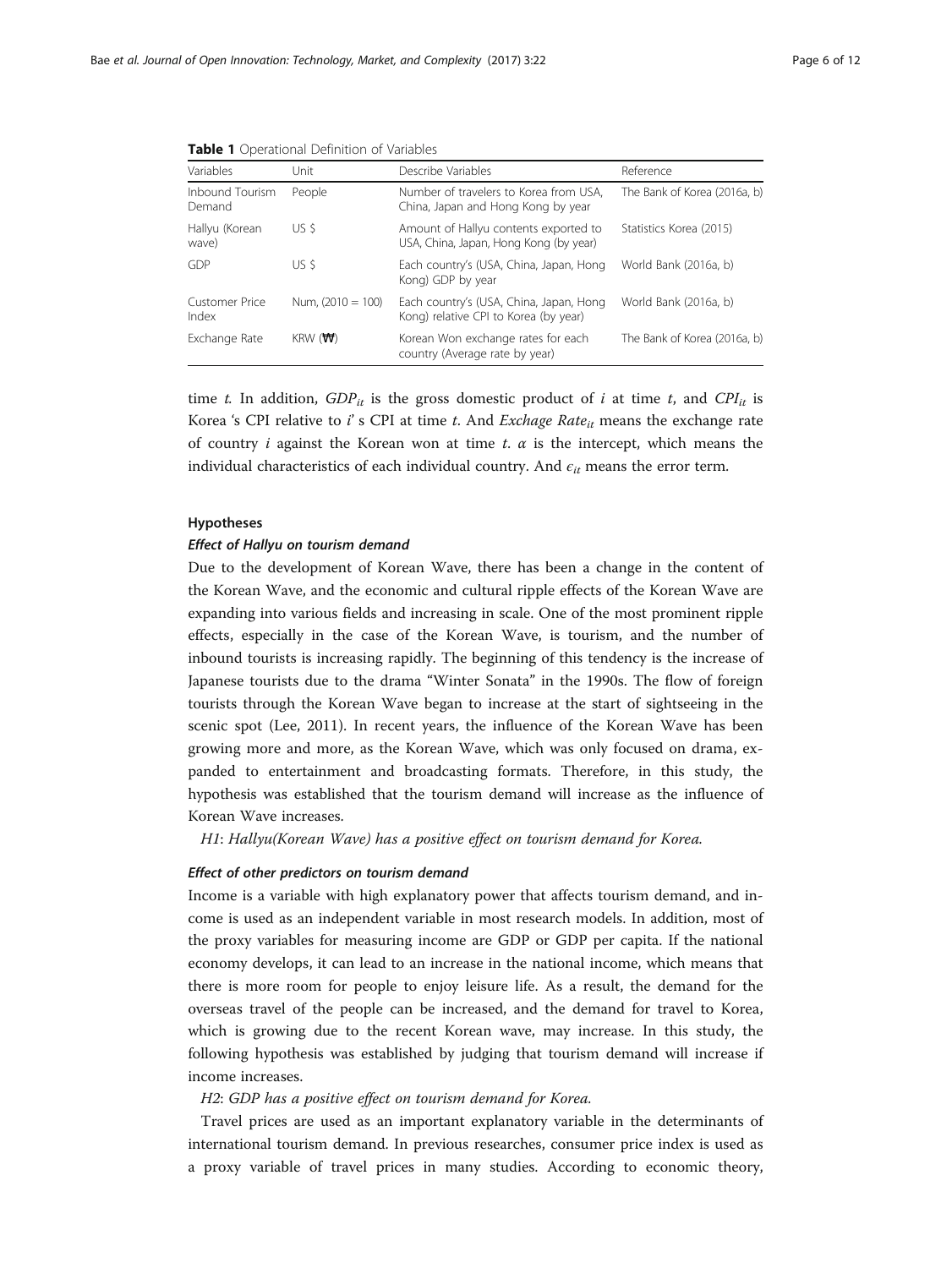demand and price are inversely related when other conditions are constant. Therefore, the higher the price of tourism products and services in the target country, the lower the demand for tourism would be (Song & Song, [2006\)](#page-10-0). That is, if the consumer price index is relatively higher than Korea, the travel price will be lowered, so the expenditure due to tourism can be increased. Therefore, when the consumer price index of each country is higher than that of Korea's CPI, it can be concluded that tourism demand will increase. Therefore, the following hypothesis is established.

H3: CPI(compared to Korean CPI) has positive effect on tourism demand for Korea.

The currency exchange rate is the exchange rate of each country against the Korean won. The impact of exchange rate on the determinants of international tourism demand is frequently mentioned (Mo, [2004](#page-10-0); Song & Song, [2006\)](#page-10-0). The use of the exchange rate as an independent variable is based on the argument that tourists make tourist decisions based on exchange rates because they are more easily aware of exchange rate fluctuations than price changes (Witt & Moutinho, [1995](#page-11-0)). In other words, if the exchange rate against the Korean won is high, the value of the country's currency will increase, so the burden of traveling abroad on travel to Korea can be reduced. On the contrary, if the exchange rate is lower than the Korean won against the Korean currency, Korea's KRW appreciation will lead to an increase in travel prices and a substantial rise in inflation, which can have a negative impact on tourism demand. Thus, the following hypothesis is proposed.

H4: Exchange Rate(Korean Won Currency) has a positive effect on tourism demand for Korea.

# Results

#### Descriptive statistics

In this study, panel data was used to analyze the relationship between the Korean wave and economic indicators on tourism demand. The data used include tourism, inbound, hallyu, gross domestic product, consumer price index (CPI), and exchange rate (FX) against the Korean won for a total of 18 years from 1997 to 2014. The panel data of 4 countries including USA, China, Japan and Hong Kong are collected and 72 data are included for each variable. The descriptive statistics of the data can be summarized as in (Table 2). According to descriptive statistics for each variable, the average of tourism demand is 1.2 million, ranging from at least 96,000 to a maximum of 6.12 million. Broadcast content exports, a measure of Hallyu, averaged \$ 4.5 million, with a minimum of \$ 1.66 million and a maximum of \$ 174.55 million. The average GDP is \$ 6.41 trillion, ranging from \$ 1.57 trillion to \$ 18 trillion. The average CPI is 1.104, the minimum value is 0.9291, and the maximum value is 1.5621. The average exchange rate

| <b>Table 2</b> Descriptive Statistics |  |
|---------------------------------------|--|
|---------------------------------------|--|

| Variable   | Obs | Mean         | Std. Dev.    | Min          | Max          |
|------------|-----|--------------|--------------|--------------|--------------|
| Inbound    | 72  | 1,209,112    | 1,238,776    | 96,650       | 6,126,865    |
| Hallyu     | 72  | 4,502,178.36 | $3.96e + 07$ | 1,662,277    | 174,554,033  |
| <b>GDP</b> | 72  | $6.41e + 12$ | $5.59e + 12$ | $1.57e + 11$ | $1.80e + 13$ |
| <b>CPI</b> | 72  | 1.104262     | 0.1468298    | 0.9291508    | 1.5621       |
| <b>FX</b>  | 72  | 625.9186     | 493.9769     | 114.74       | 1413.14      |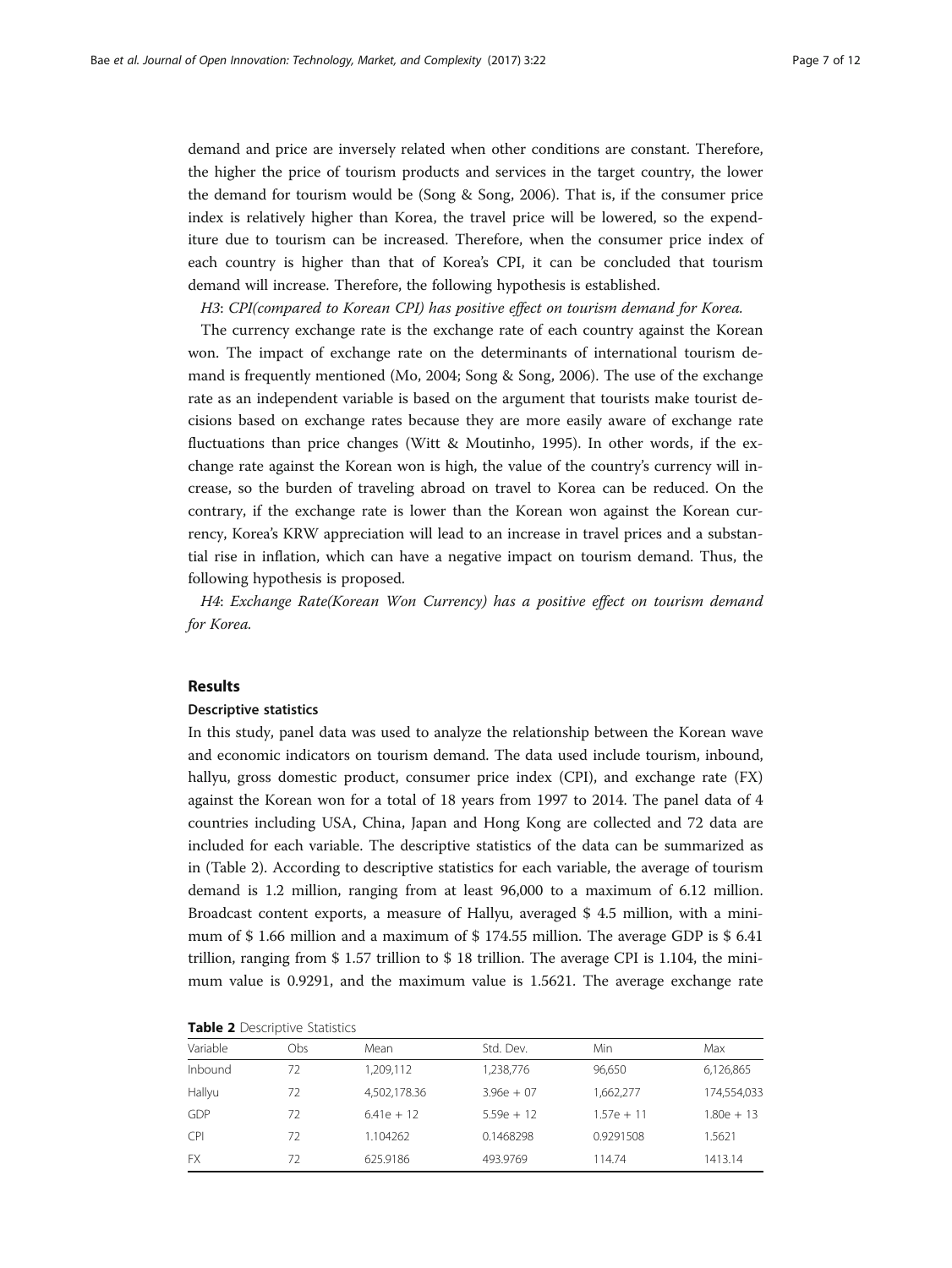against the won is 625.9186 won, ranging from a minimum of 114.74 won to a maximum of 1413.14 won.

## Hypothesis test

As a result of the model fit test to estimate tourism demand, the random effect model proved to be the most suitable. Table 3 shows the results of hypothesis testing on the impact of Korean Wave and economic indicators on tourism demand using the random effect model.

#### Relationship between Hallyu and tourism demand

The hypothesis about the effect of Hallyu on tourism demand was examined (H1). Hypothesis test result shows that the Hallyu has a significant effect on tourism demand at 1% significance level. The results of this research are similar to those of the existing Hallyu research. Oh [\(2005](#page-10-0)) investigated the influence of Korean wave on the reasons for visiting Korea. As a result, it was found that Korean Wave such as Korean TV dramas, songs, movies and performances had a great influence on the decision to travel to Korea. Yoo ([2012\)](#page-11-0) also examined the preference of tourism programs linked to the Korean wave content, and it was selected as the favorite program of star fan signage, drama filming, and performance product. In the study of Lee et al. ([2006](#page-10-0)), the type of tourism related to Korean Wave such as Korean drama, tour with Hallyu star, sightseeing, concert, fan club were most important factors to decide to travel to Korea. As we have seen in the previous research, it was found that the influence of the Korean Wave through the Hallyu content has a great influence on the foreign tourists visiting the Korea.

#### Relationship between other predictors and tourism demand

The hypothesis on the effect of economic indicators on tourism demand was verified. The test result of Hypothesis H2 shows that GDP has a positive (+) effect on tourism demand at a significance level of 1% (*p*-value = 0.000). The result of tesing hypothesis H3 shows that the impact of CPI on tourism demand is not significant at a significance level of 10% (p-value = 0.172). For Hypothesis H4, the test result shows that the KRW-FX rate has a significant effect on tourism demand at a significance level of 1% (*p*-value = 0.002).

Although the economic indicators such as gross domestic product and exchange rate, which were mentioned in most researches on tourism demand, were found to have a significant effect on tourism demand, in this study, the CPI was found not to do. However, there are also some prior studies in which the CPI is not significant, and Kim ([2014a\)](#page-10-0)'s study is a good example. In his study, he estimated the number of tourists and the tourism income using explanatory variables such as GDP, CPI, exchange rate, and oil price. The results show that the exchange rate and the CPI are found to be significant variables in the number of tourists but the exchange rate and the price do not

| <b>Table 3</b> Estimation coefficient of tourism demand forecast by each model |  |  |
|--------------------------------------------------------------------------------|--|--|
|                                                                                |  |  |

| Variable   | Between Model | Fixed Model    | Random Model  |
|------------|---------------|----------------|---------------|
| Hallyu     | $-0.267213$   | $0.0067744***$ | $0.006693***$ |
| GDP        | $-4.60e-07$   | $2.82e-07***$  | 2.79e07***    |
| <b>CPI</b> |               | $-588.412$     | $-613,347.8$  |
| <b>FX</b>  | 13.907.15     | 1505.505***    | 1396.011***   |

 $***p < 0.01$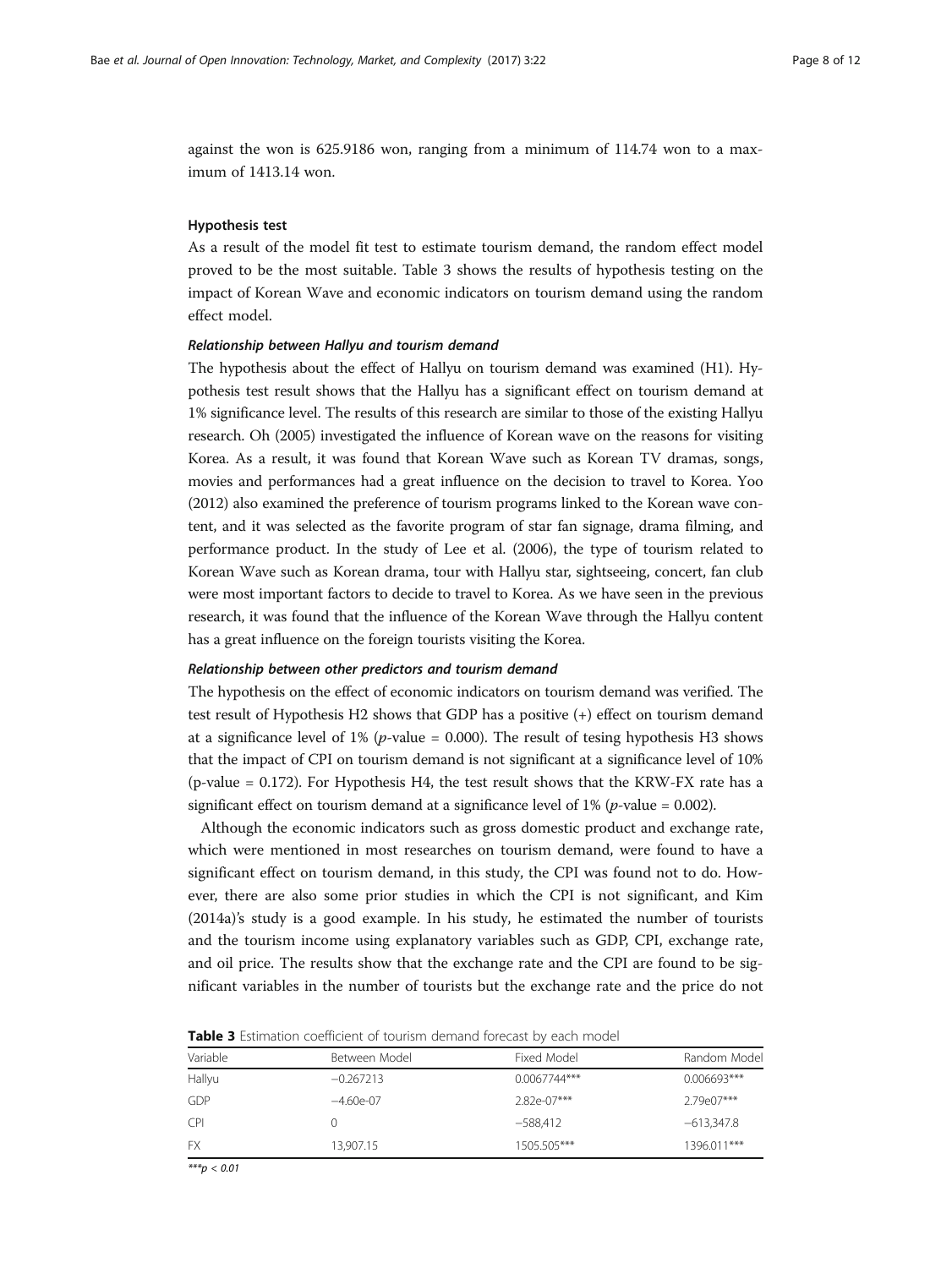give direct influence on the tourism income. In the study of Kim [\(2014b\)](#page-10-0), he estimated inbound tourist demand function and outbound tourist demand function using explanatory variables such as exchange rate, GDP, international oil price and CPI. The results show that for foreign tourists arriving in Korea, the price level of Korea had no effect on the foreign tourists, while Koreans were influenced by the price index of traveling countries when traveling abroad. He explains that the tourists from target countries of the UK, the US, China and Japan are not sensitive to Korea's prices because they are located in a higher economic position than Korea. On the other hand, most travelers are not as informed enough to compare their prices with Korean consumer prices. In addition, the difference in the exchange rate can be felt directly by the traveler (Witt & Moutinho, [1995\)](#page-11-0), but it can be said that the consumer price is relatively insensitive because it is difficult to compare. Therefore, the impact of inflation on tourism demand is not significant in this study.

# Conclusion

In this study, the effects of the Korean Wave and economic indicators on inbound tourism demand of Korea is analyzed. For these, we examined the influence of Korean Wave, GDP, CPI and exchange rate on inbound tourism demand for foreign tourists from the USA, China, Japan and Hong Kong to Korea. Foreign tourists from these four countries account for more than 70% of Korea's tourist demand. Penal data on tourism demand, Korean Wave, and Economic indicators from 1997 to 2014 are collected for analysis. Through the various tests for panel analysis model selection, the best fit model proved to be a random effect model. The results of analyzing the influence of Korean Wave and economic indicators on tourism demand are summarized as follows.

First, the random effect model was adopted as the most suitable model for the study. Therefore, the random effect model was used to obtain the estimation result and to test the hypothesis. Second, Korean wave has a positive effect on inbound tourism demand. The increase in the export of Korean wave content used as a measure of Hallyu can be interpreted as an increase in the number of foreign tourists entering Korea. There needs to be a comprehensive and systematic tourism strategy that can attract a diverse foreign Korean fan base through the Korean wave, and it is necessary to develop various Korean wave content and strategies to spread the Korean wave. Especially, in order to revitalize Korean wave tourism, it is necessary to grasp the current situation and problems of Hallyu tourism accurately. Also, systematic research is needed to understand the tourism behaviors and customer requirements of the Hallyu fan base. That is, appropriate tourism activities and programs should be developed according to the trend of Korean Wave fans. For example, it is necessary to absorb Korean Wave fans by utilizing various contents such as Korean food, shopping, beauty, medical care, natural environment, fan meeting of Korean Wave tour, performance visit. In other words, it is necessary to encourage tourists to visit again or increase the number of stay days and to develop tourism programs and products for creating high added value.

Third, gross domestic product (GDP) of each country has a positive effect on inbound tourism demand. If the income increases, it can be interpreted that the demand for tourism is increasing because the extra money is increased and the burden on travel is reduced.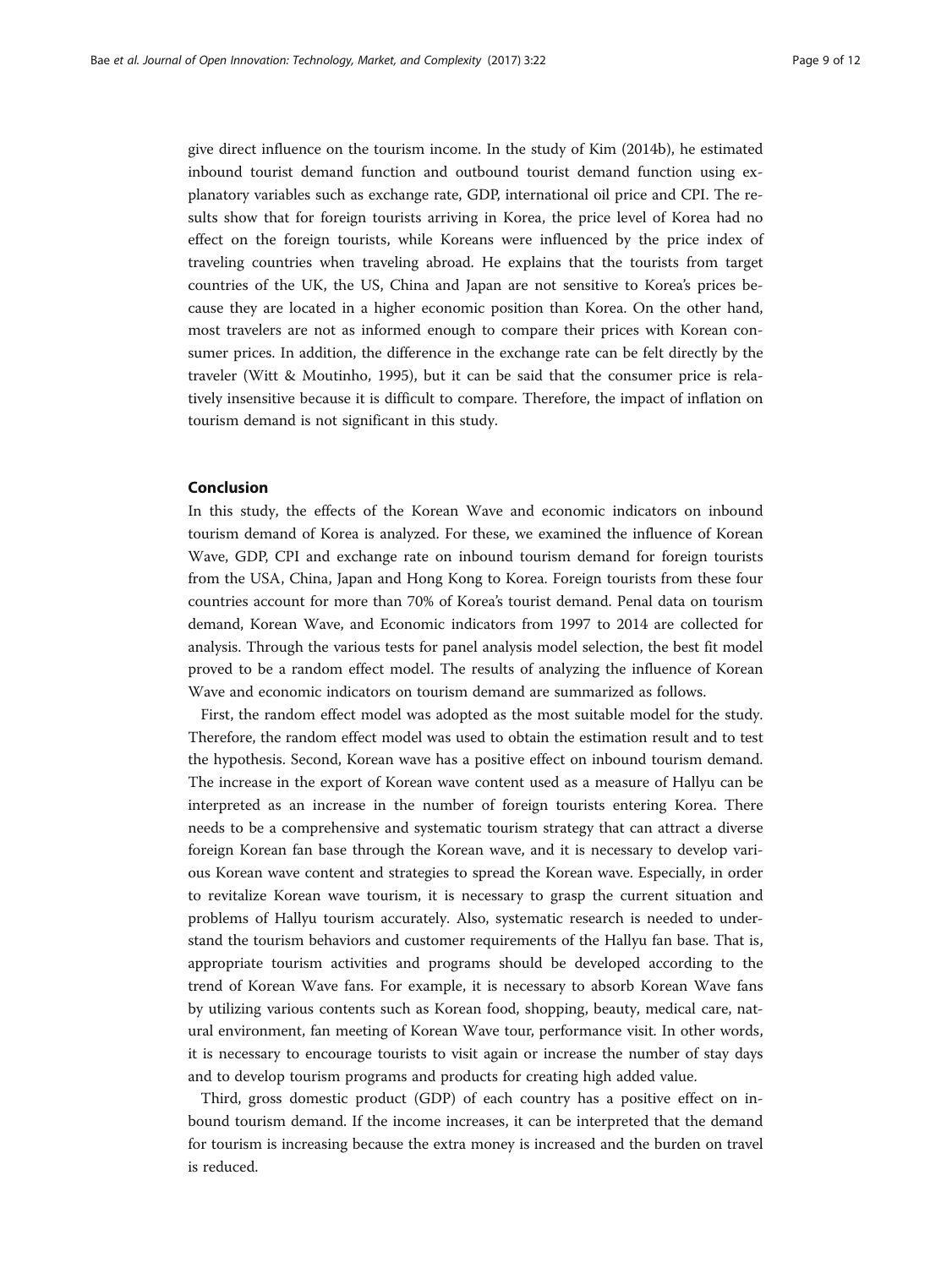Fourth, the exchange rate of Korean won against Korean won has influenced tourism demand. In the study of Witt and Witt ([1995\)](#page-11-0), tourists are more aware of exchange rate fluctuations than price changes, so that if the currencies of each country are higher than the won, the value of their currencies increases and the demand for oversess trip also increses.

Fifth, Korea's consumer price index does not affect tourism demand. In the study of Kim ([2014a\)](#page-10-0), it has been found that the price level of Korea does not affect theforeign tourist entering Korea. He explains that the tourists from target countries of the UK, the US, China and Japan are not sensitive to Korea's prices because they are located in a higher economic position than Korea. In addition, most travelers are not as informed enough to compare their prices with Korean consumer prices. In addition, the currency exchange rate can be felt directly by the traveler (Witt & Witt, [1995\)](#page-11-0), but the consumer price is relatively insensitive because of its difficulty in comparison. Therefore, the effect of inflation on tourism demand is not significant in this study.

Sixth, as the interest in Korea has increased due to the influence of the Korean Wave, the number of foreign tourists visiting Korea has increased. However, it is difficult to accurately calculate the influence of the Korean Wave on the tourism demand. Therefore, most of the studies have relied on the surveys of foreign tourists to estimate the effects of the Korean Wave. It is meaningful to study the development of the Korean wave scale and establish a model that can analyze the impact of Korean Wave on the inbound tourism demand, unlike the previous studies which utilized survey methods or trend comparison methods (Yun et al., [2016a](#page-11-0), [b\)](#page-11-0).

This study has implications for research on the influence of Korean Wave and economic indicators on inbound tourism demand from China, USA, Japan and Hong Kong, but the following limitations exist.

First, we estimated the inbound tourism demand from foreign tourists of China, the US, Japan, and Hong Kong. However, if we increase the number of target countries, we can improve the accuracy of inbound tourism demand estimates. Secondly, it is meaningful to study the development of Hallyu contents export as a measure of Korean wave, but it is not a measure to explain Korean wave perfectly, and it has a limitation. Thus, more comprehensive scale should be developed for Hallyu.

In the case of Hallyu content export, the export target countries and export target contents are still concentrated in specific countries and specific fields. In particular, export destinations are heavily concentrated in China, Japan, the US, and Southeast Asian countries. For the development of Korean Wave and sustainable growth, it is necessary to reduce the concentration of Hallyu contents export and to develop a strategy for exporting various diverse contents. In addition, it will be possible to predict the demand more reliably by developing a Korean tourism demand model that includes more countries including Asia, Europe, Africa and the Middle East.

#### Acknowledgements

Not applicable.

Funding Not applicable.

#### Availability of data and materials

Neither the manuscript nor any parts of its content are currently under consideration or published in another journal.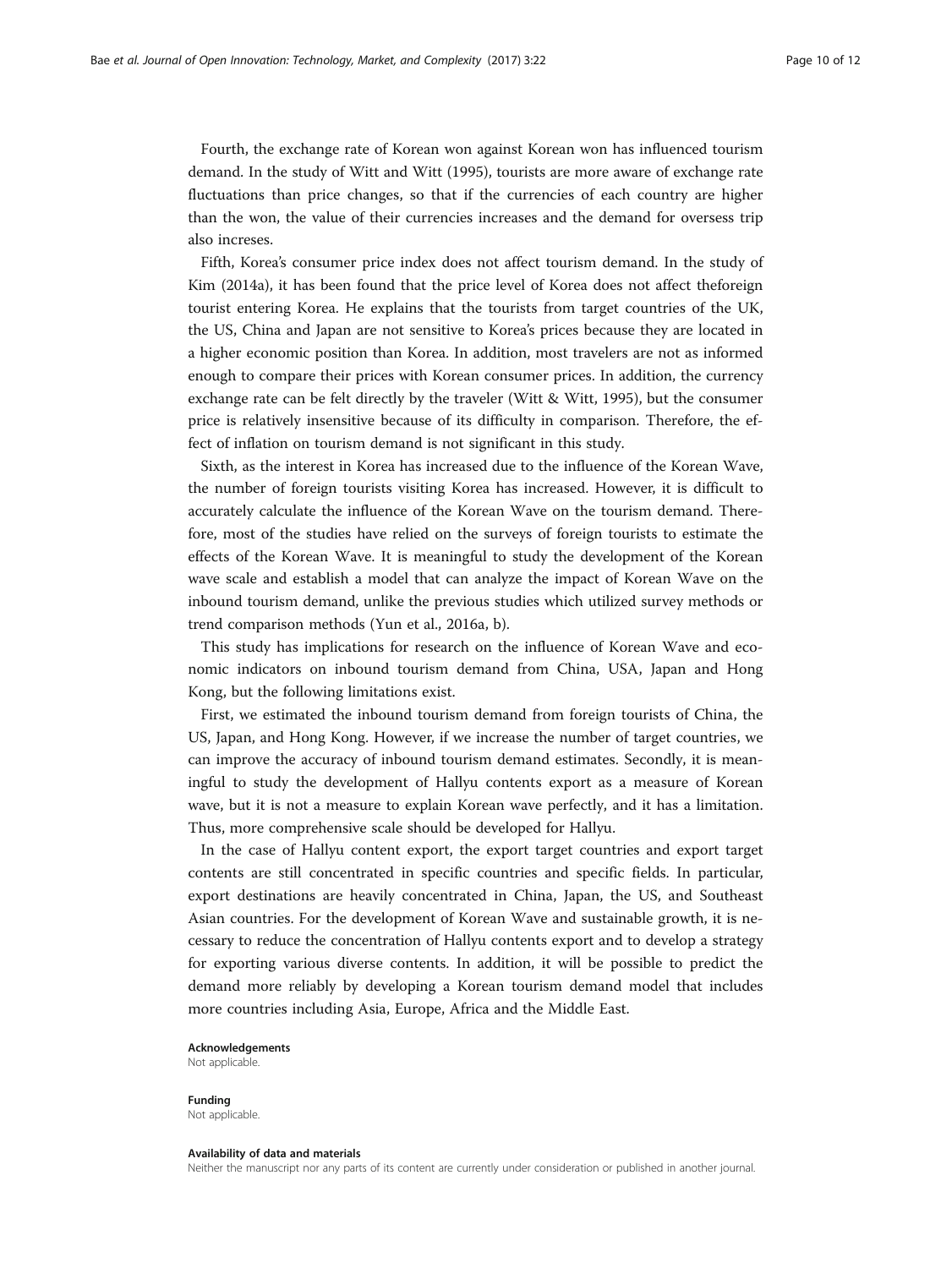#### <span id="page-10-0"></span>Authors' contributions

EB developed and wrote the paper. MC mainly designed and performed panel data analysis. Sections 2 was mainly written by EP. DK developed concept and wrote the paper. All authors read and approved the final manuscript.

#### Competing interests

The authors declare that they have no competing interests.

#### Publisher's Note

Springer Nature remains neutral with regard to jurisdictional claims in published maps and institutional affiliations.

#### Author details

<sup>1</sup>Department of Business Administration, Hanyang University, Seoul, Korea. <sup>2</sup>Sejong University, Seoul, Korea. <sup>3</sup>Hanyang University, Seoul, Korea. <sup>4</sup>School of Business, Hanyang University, Seoul, Korea.

#### Received: 8 September 2017 Accepted: 30 October 2017 Published online: 10 November 2017

#### References

Chae, J. Y. (2010). Research on characteristics of the Japanese consumption of Korean pop culture: Centering on their consumption of Korean TV soap operas. Korean Journal of Consumer and Advertising Psychology, 11, 823–844.

- Chae, J. Y. (2014), The need and composition of establishing Korean wave theme infrastructure, Korea Culture & Tourism Institute.
- Jang, Y. S., Ko, Y. J., & Kim, S. Y. (2016). Cultural correlates of national innovative capacity: a cross-national analysis of national culture and innovation rates. JOItmC, 2, 23.
- Joun, H. J. (2013). Tourism Forecasting, Korea Culture & Tourism Institute.

Kim, H. J. (2011). Economical Spillover Effects of Television Content Exports on Tourism Demand to Korea, Journal of media economics & culture, 9(4), 65-98.

Kim, H. J. (2014a). The study on tourism income forecasting by panel data analysis method. Journal of Tourism and Leisure Research, 26(2), 493–504.

Kim, S. T. (2014b). The study on tourism demand forecasting : Focused on panel data analysis method. Journal of Tourism and Leisure Research, 26(1), 115–129.

Ko, J. M. (2009), The Korean wave, beyond Asia and into the world, Korea Foundation international culture exchange. Ko, J. M. (2012). The Korean wave culture and tourism. Korea Tourism Policy, 49, 33–40.

Korea Tourism Organization. (2012). Korea Statistical Report on Tourism Interim 2012, Oosgomunwha Sa.

Lee, W. H. (2011), A research on policy direction for Voluntourism, Korea Culture & Tourism Institute.

Lee, S. H., & Workman, J. E. (2015). Compulsive buying and branding phenomena. JOItmC, 1, 3.

- Lee, C. K., Var, T., & Blaine, T. W. (1996). Determinants of inbound tourist expenditures. Annals of Tourism Research, 23(3), 527–542.
- Lee, C. K., Song, K. S., & Song, H. J. (2006). Determinants of bi-national tourism demand from Japan to Korea: Using econometric models. Journal of Tourism & Leisure Research, 11(18), 7–25.

Lim, C. (1997). An econometrics classification and review of international tourism demand models. Tourism Economics, 3(1), 69–81.

Mintel. (2003). Lord of the rings market research summary report. New Zealand: Tourism.

Mo, S. W. (2004). Korean inbound tourism as the comparative Disadvanaged goods. Tourism & Leisure Research, 16(3), 27–44.

Mo, S. W. (2009). The short- and long-term effects of the changes of economic variables on the demand for and supply of tourism. Asia-Pacific Journal of Business & Commerce, 9(1), 39–58.

Mo, S. W. (2010). The effects of exchange rate and oil price on tourism demand, Korea Academic Society of. Tourism Management, 24(6), 27–38.

- Oh, C. O. (2005). The contribution of tourism development to economic growth in the Korean economy. Tourism Management, 26(1), 39–44.
- Park H. M. (2009a), Linear regression models for panel data using SAS, Stata, LIMDEP, and SPSS, Indiana University, university information technology services.

Park, J. S. (2009b). Determinants of Japanese tourism demand for Korea. Journal of Tourism Sciences, 33(2), 287-302.

Qu, H., & Lam, S. (1997). A travel demand model for mainland Chinese tourists to Hong Kong. Tourism Management, 18(8), 593–597.

Quayson, J., & Var, T. (1982). A tourism demand function for the Okanagan, BC. Tourism Management, 3(2), 108-115.

Riley, R. W., & Doren, V. C. S. (1992). Movies as tourism promotion. A 'pull factor in a 'push' location. Tourism Management, 13(3), 267–274.

Song, K. S., & Song, H. J. (2006). A study on the determinants of international tourism demand -focusing on Japanese tourist arrivals. Journal of Hospitality and Tourism Studies, 21, 112–127.

Song, H., & Witt, S. F. (2003). Tourism forecasting: Accuracy of alternative econometric models. International Journal of Forecasting, 19(1), 123–141.

Song, H., & Witt, S. F. (2006). Forecasting international tourist flows to Macau. Tourism Management, 27(2), 214–224. Statistics Korea (2015), "Content Industry Statistics Survey" [Online], Korea Creative Content Agency, [http://kosis.kr/index/](http://kosis.kr/index/index.jsp) [index.jsp](http://kosis.kr/index/index.jsp), 2016/2.

- The Bank of Korea (2016a), "Arbitraged Rates of Major Currencies Against Won, Longer Frequency, Average Rate" [Online] The Bank of Korea, Economic Statistics System, [https://ecos.bok.or.kr/,](https://ecos.bok.or.kr/) 2016/2.
- The Bank of Korea(2016b), "Visitor Arrivals by Month, 1975–2014" [Online], Korea Tourism Organization, [https://kto.](https://kto.visitkorea.or.kr/kor/notice/data/statis.kto) [visitkorea.or.kr/kor/notice/data/statis.kto](https://kto.visitkorea.or.kr/kor/notice/data/statis.kto), 2016/2.